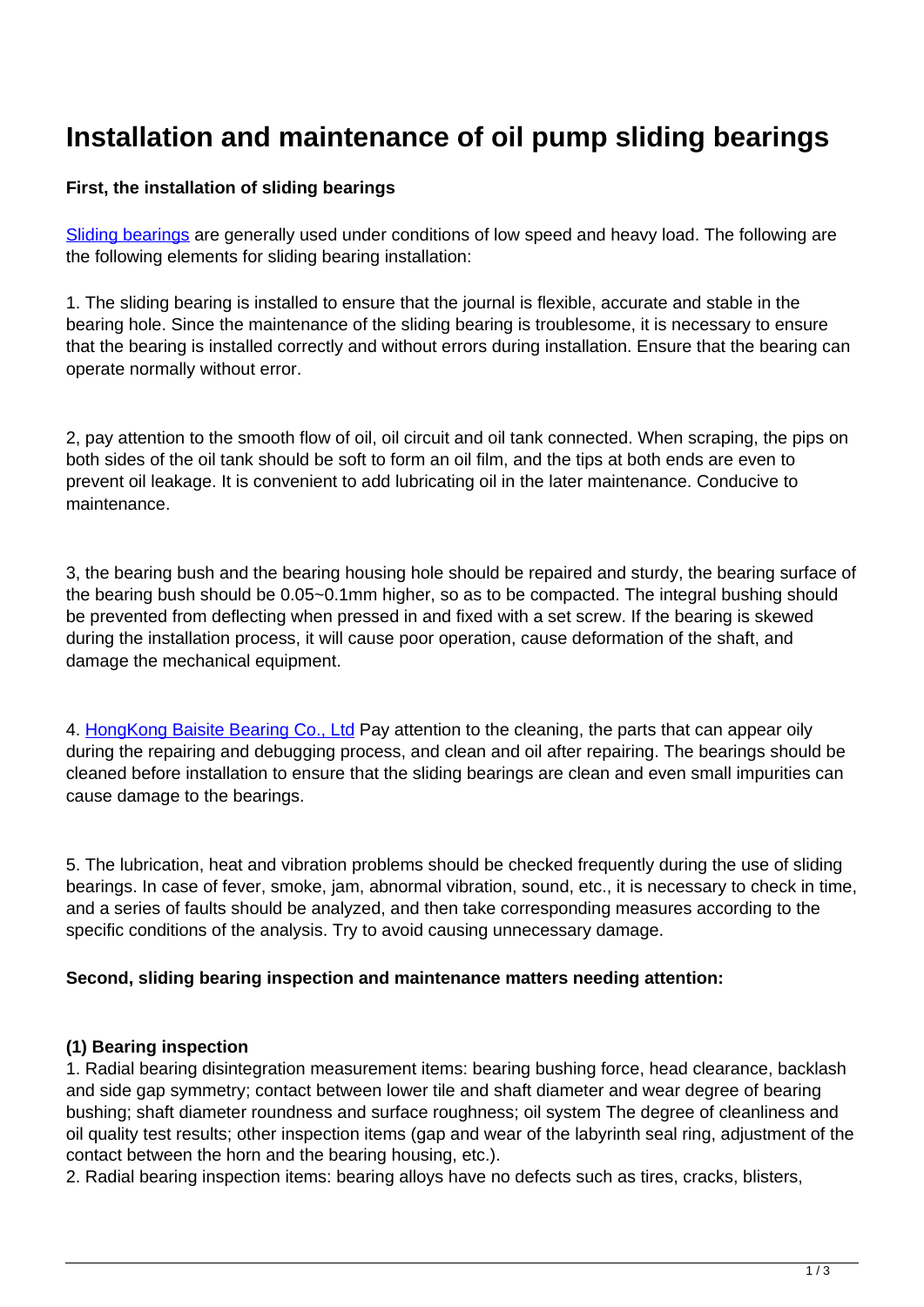blowholes, etc.; contact angles of shaft diameter and bearing pads; adjustment of the mating angle between the horn and the bearing seat; whether the joint surface of the bearing bush is flat, with or without burrs, Deformation exists.

3, bearing inspection and treatment of the bearing: the inspection method of the bearing of the bearing Wujin, in addition to the obvious out of the tire can be directly seen out, generally need to soak the bearing bush in kerosene, stay for a while, remove and dry, put the clean paper at the joint or Apply white powder to the joint, and then squeeze the bearing by hand. If the paper or white powder has oil traces, it proves that the bearing is removed. After the bearing inspection, one of the following defects is found, it must be recast: the bearing gap is too large, the alloy thickness Can not continue to scrape, Wujin has a large area of sand holes, pores, impurities, tire cracks and so on.

## **(2) bearing repair**

### 1. Radial bearing repair:

Check the contact between the radial bearing bush and the bearing seat and bearing gland; If the manufacturer does not specify the contact angle, the contact angle is 60 to 70 degrees; The contact point is not less than 3 points/cm 2 , and no contact points are allowed in other parts of the bearing pad after leaving the contact surface;

Oil pocket (oil port): When the lubricating oil enters the oil pocket, the oil spreads and increases the oil flow passage, which is beneficial to oil film formation and cooling of the tile. For the deep scraping of the Babbitt bearing bush, the bottom of the bearing bush scrapes 3 to 5 deep oil pockets. Generally, the depth of the oil pocket is required to be 0.3 to 0.4 mm, and the gap and size of the oil pocket are preferably 8 mm × 8 mm. Both sides of the bearing bush should also scrape the oil pocket at the same time, but it can be shallower than the bottom, and is generally ideal for 0.25 to 0.3 mm. In addition, the surface roughness of the bearing bush should be paid great attention to in the scraping bearing bush. Especially after deep scraping the oil pan, the surface of the bearing pad must be polished with a soft cloth or towel, and the blade generated by the scraping of the scraper should be removed; Transition line: refers to the boundary between the contact area and the non-contact area. The boundary is required to be obvious, but no step is allowed. The boundary between the oil pocket and the tile surface should also be a smooth transition.

### **Third, the sliding bearing defects and causes:**

#### (1) Failure of the oil supply system and poor oil quality

The oil supply system fails, causing the oil to be interrupted or partially interrupted, causing the bearing alloy to melt due to lack of oil; poor oil quality, such as excessive acid value, water in the oil, impurities, etc., causing wear of the bearing alloy and the shaft diameter Corrosion, when the oil film is damaged, the semi-dry friction occurs, causing the bearing alloy to melt; the oil temperature is too high or too low.

### (2) bearing and bearing problems

The quality of the bearing alloy is unqualified or the casting process is poor. There are defects such as pores, slag inclusions, cracks and tires in the bearing alloy layer; unsatisfactory repair due to bushing clearance or contact angle, poor contact of the bushing adjustment horn, and incorrect installation position of the bearing bush (top) If the gap is small and the bearing bush is too tight, the bearing and the journal contact do not meet the requirements, resulting in uneven lubrication and load distribution of the bearing bush, causing local dry friction and causing wear of the bearing alloy.